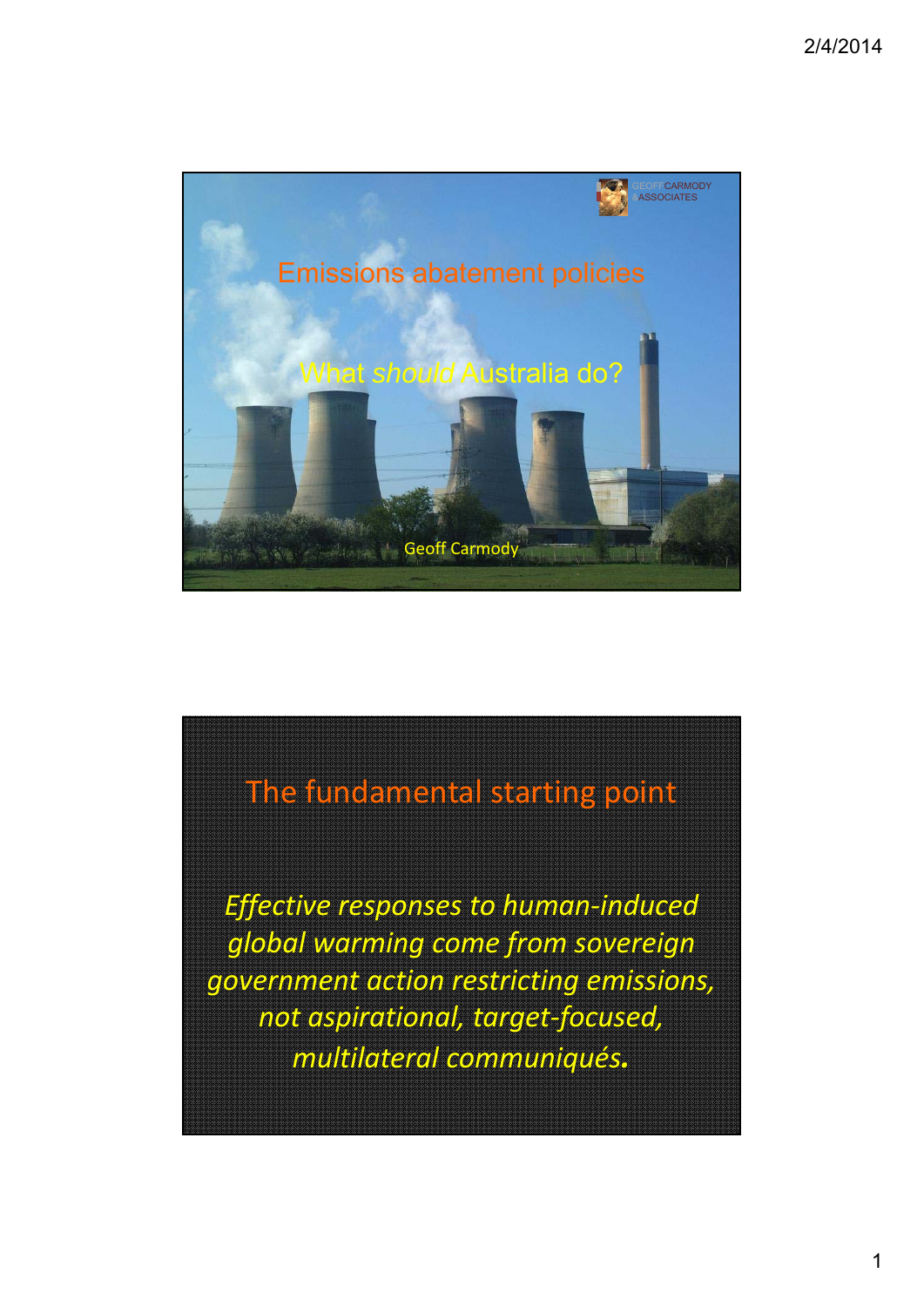

### Some scenarios for analysis

Scenario #1: Assume we can get a truly global climate policy in place. This seems the *only* scenario being analysed at present

*Prudence dictates looking at other possibilities. Some examples?*

- Scenario #2: Assume emerging economies (and others?) will *not* take climate policy action & will concentrate on raising their living standards for the foreseeable future, despite some action in (some?) developed economies
- Scenario #3: Assume the world will continue, as before, with ineffective global negotiations on climate policy in future
- enario #4: *Given* scenarios #2 or #3, assume world population growth starts pressing hard against resource capacity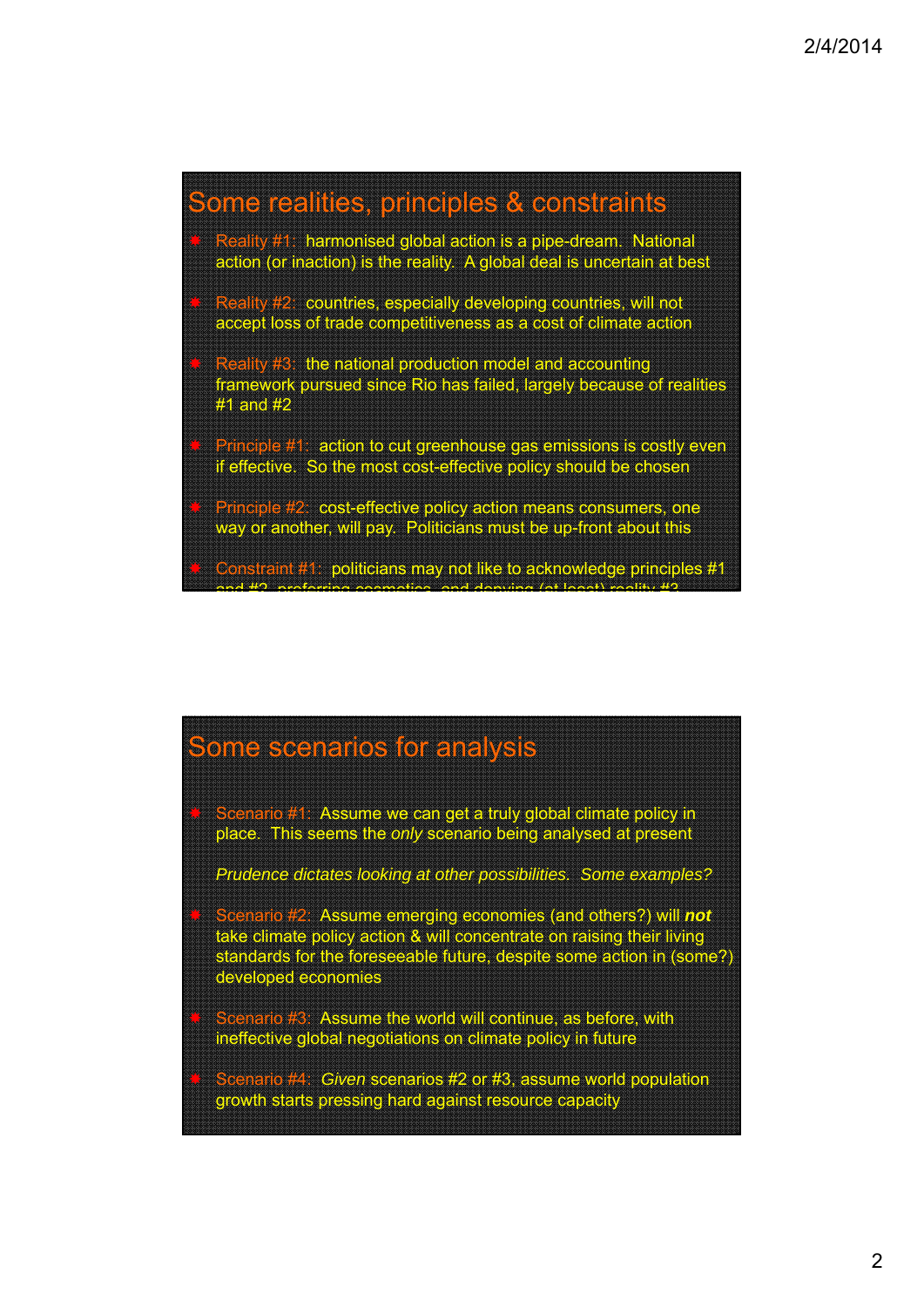

What are we *trying* to do?

My conceptual framework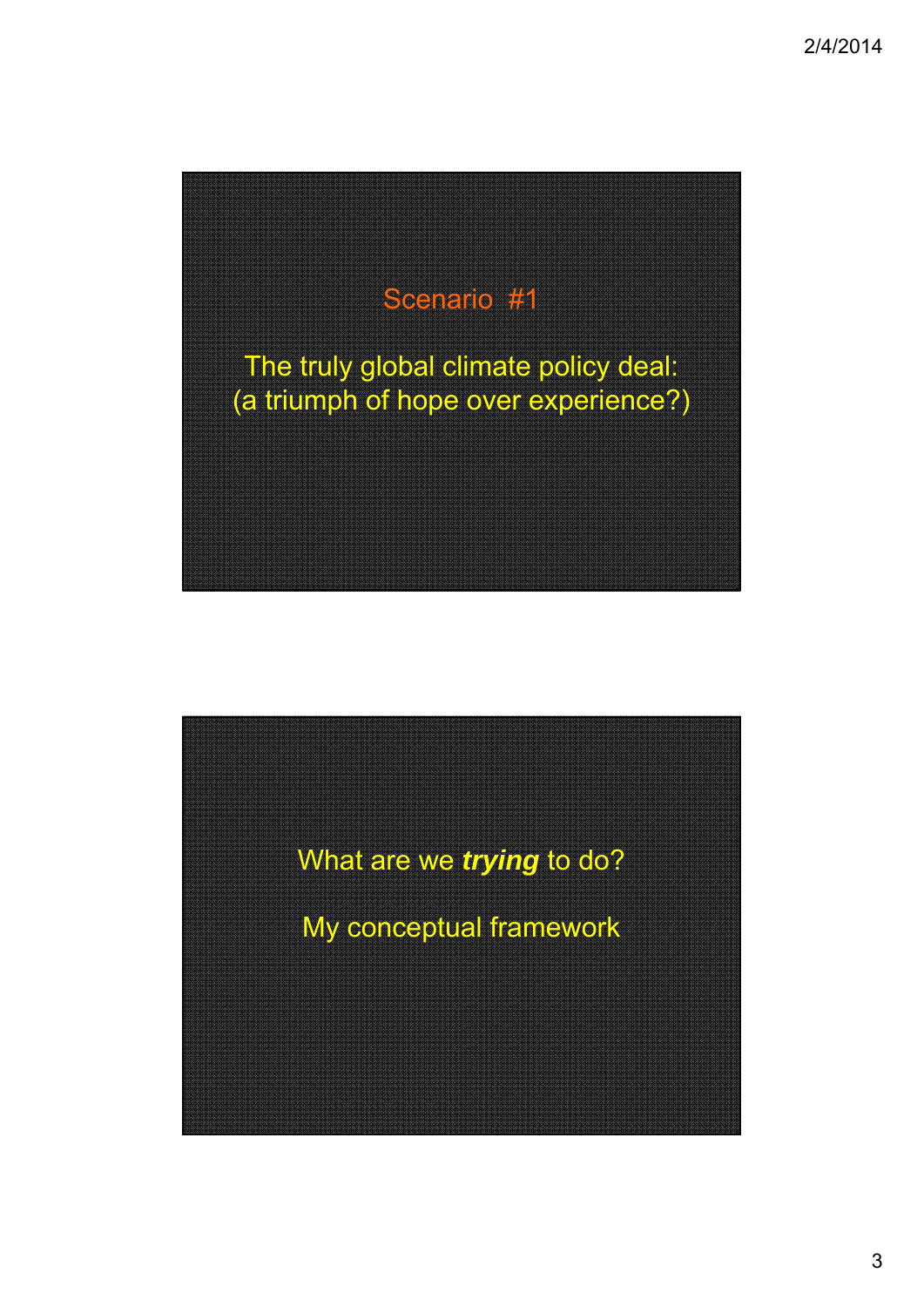

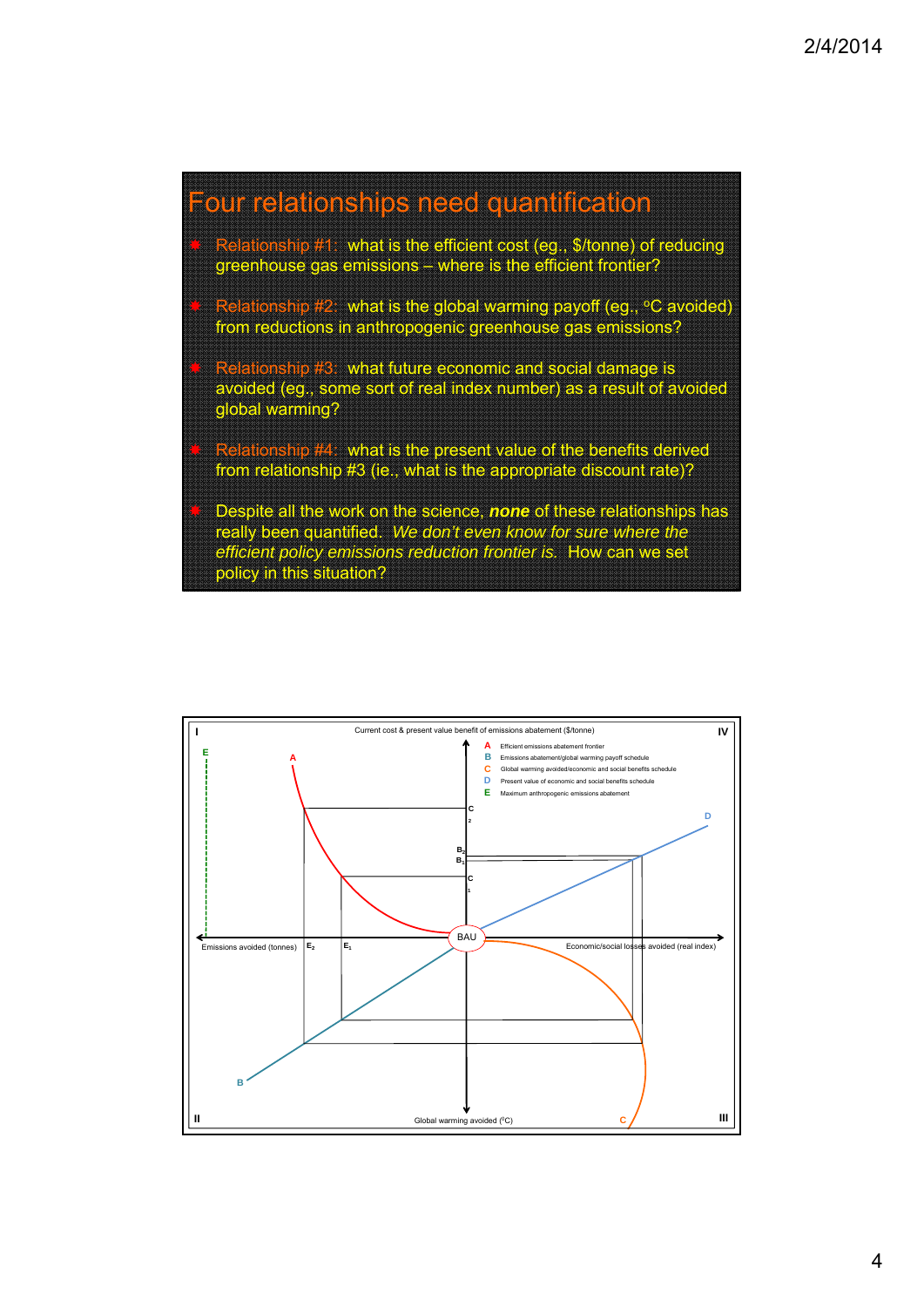

## Insurance policy' response to uncertainty

- Given this massive information deficit, risk management is needed
- In the past, the 'precautionary principle' was proposed: we're not sure what damage we might be doing, so we'd better stop doing it
	- A more sophisticated approach may be to argue that, in the face of uncertainty, we need to 'take out insurance' against possible very serious and even irreversible damage, however low its probability
- No analogy is perfect, but this one may be dodgy. We would not be buying insurance cover *per se*, but acting to curb the source of the feared problem, whatever its cost/odds. Anyway …
- … continuing the analogy, if 'environmental flood insurance' in Australia costs us (as an 'excess') (i) more 'economic drought' here, plus (ii) producing more 'floods' overseas, is this a good deal?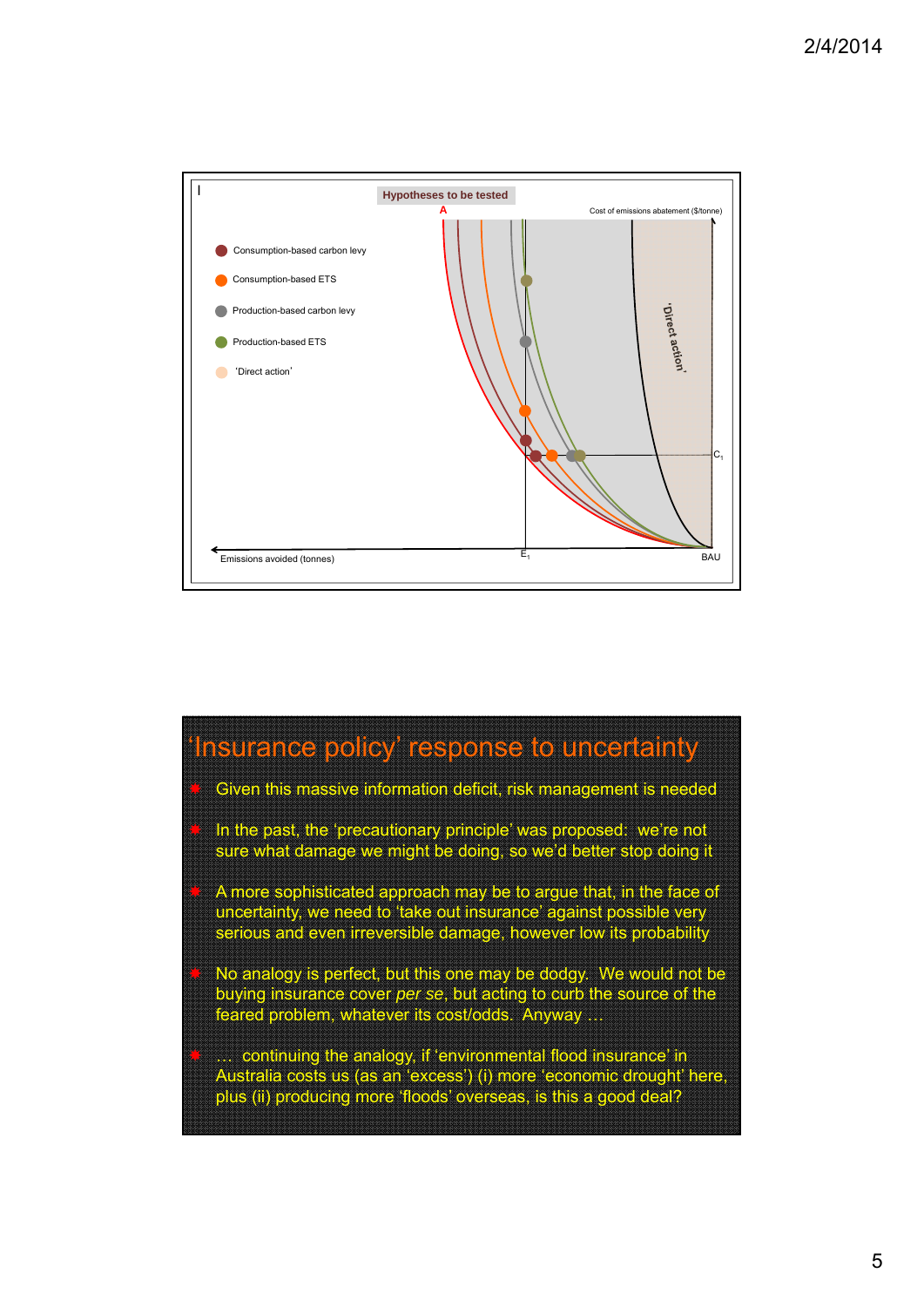

# The policy task: steps to a global deal

- 1. Agree on global warming limit (eg, +2°C over pre-industrial level?)
- 2. Agree global GHG concentration that delivers this (eg, ≤350ppmv?)
- 3. Agree on global GHG reduction needed (rel. to BAU or base year?)
- 4. Agree on criterion for national burden-sharing (a zero-sum game)
- **5.** Agree on distribution of 3. between all countries, based on 4.
- **6.** Get each country to accept these shares as a commitment
- 7. Ensure each country acts sufficiently to deliver on 6.
- Even if we succeed re. 1 3, achieving 4 7 will be *increasingly difficul*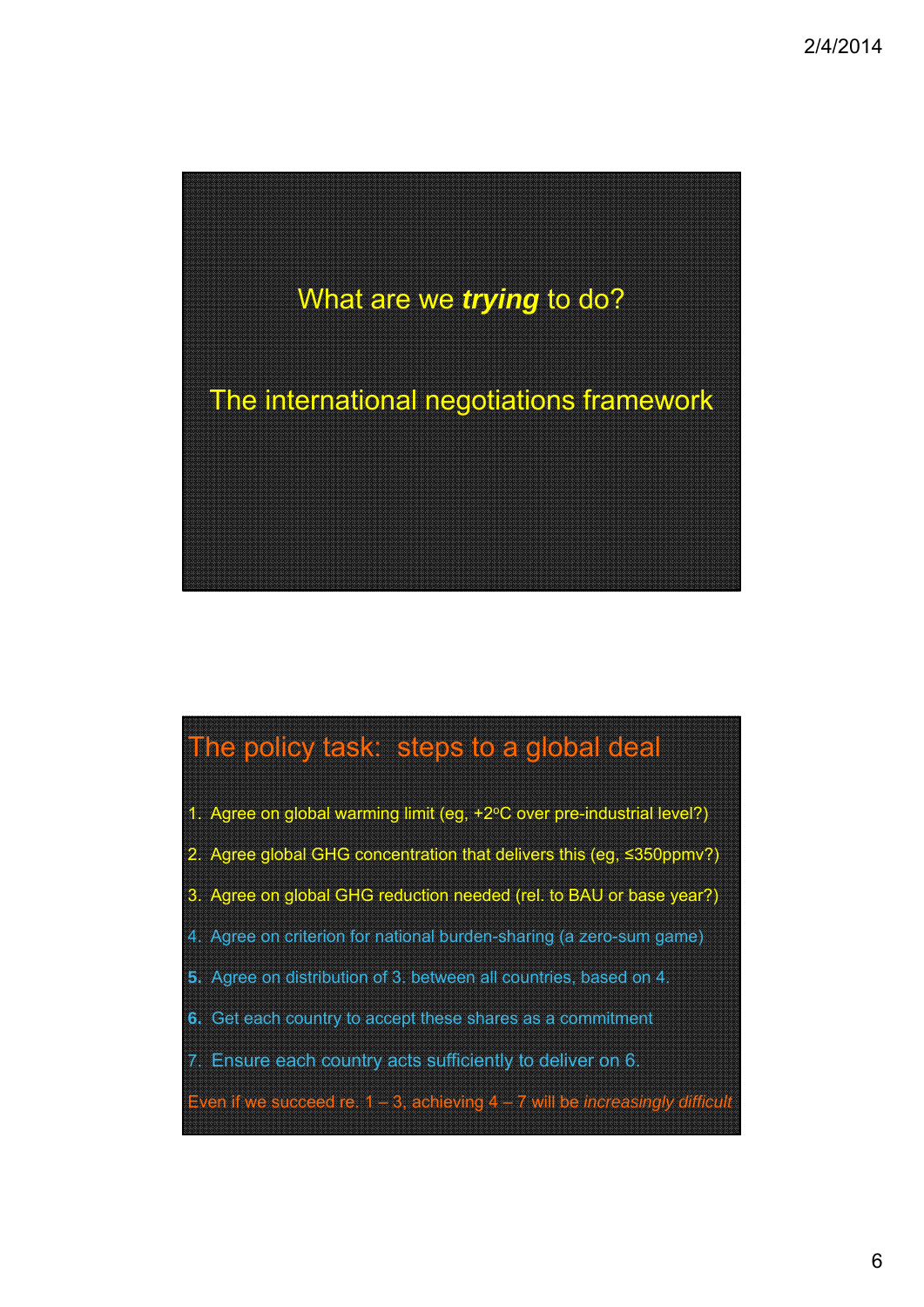

### My main message

Non-harmonised national climate policy action meant the CPRS wouldn't work. But there's a superior alternative to the CPRS that just *might* work:

**I** It is *practical & WTO-compliant* 

 It *removes*'*carbon leakage' & job losses as impediments to unilateral national action & maximises chances of getting a global deal as a result*

That alternative is a national emissions consumptionbased carbon price policy model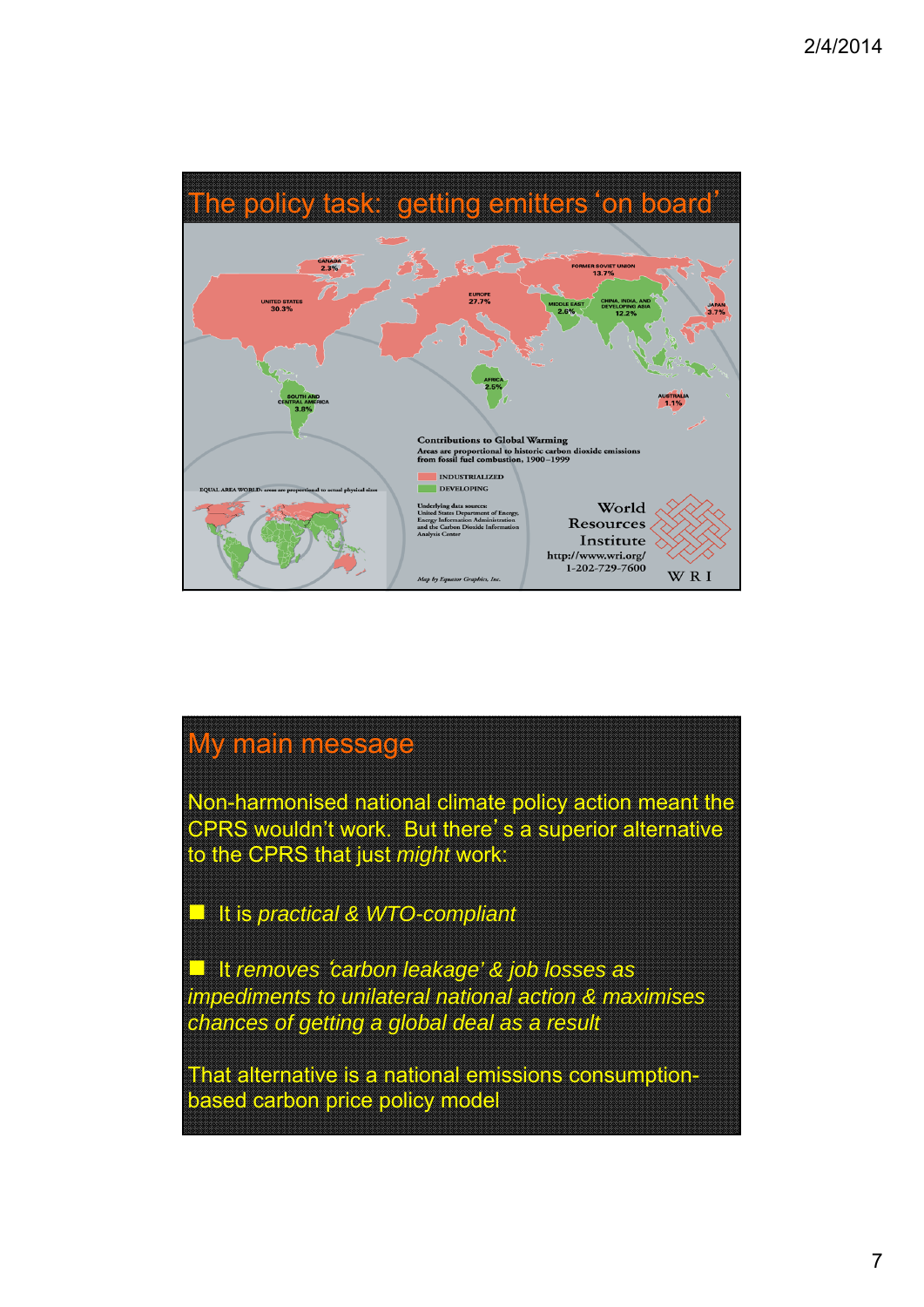

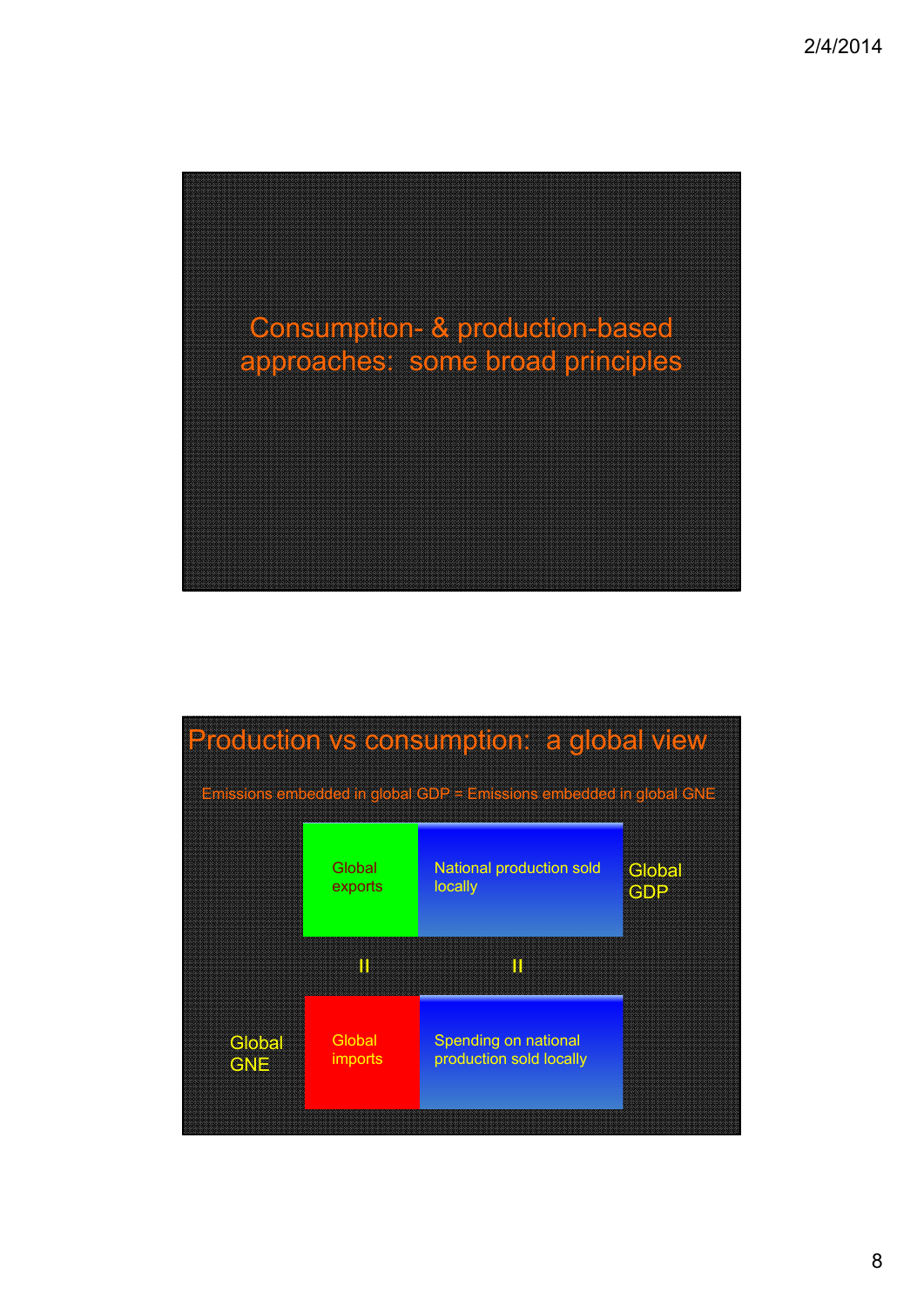| Production vs consumption: a country view<br>Emissions embedded in national GDP $\neq$ Emissions embedded in national GNE |                          |                                                   |                                            |
|---------------------------------------------------------------------------------------------------------------------------|--------------------------|---------------------------------------------------|--------------------------------------------|
| Even if they were equal, the policy treatment of exports & imports differs.<br>More export potential                      |                          |                                                   |                                            |
|                                                                                                                           | <b>Exports</b>           | <b>Australian production</b><br>used in Australia | <b>GDP</b> (production,<br><b>eg GPRS)</b> |
|                                                                                                                           | <b>GNE (consumption)</b> | <b>Australian production</b><br>used in Australia | Imports                                    |
| More import-competing                                                                                                     |                          |                                                   |                                            |

### Incentive effects embedded in the CPRS

Under Kyoto/UNFCCC models, 'first movers' suffer. They lose competitiveness versus 'late movers'. As a result, 'late movers' have an incentive *not* to act

Unilateral action under a Kyoto production-based model:

- *IS EQUIVALENT TO NEGATIVE PROTECTION - A TAX IS IMPOSED ON OUR EXPORTS - A 'SUBSIDY' IS EFFECTIVELY GIVEN TO IMPORTS*

Policy *MUST* eliminate *negative protection* features.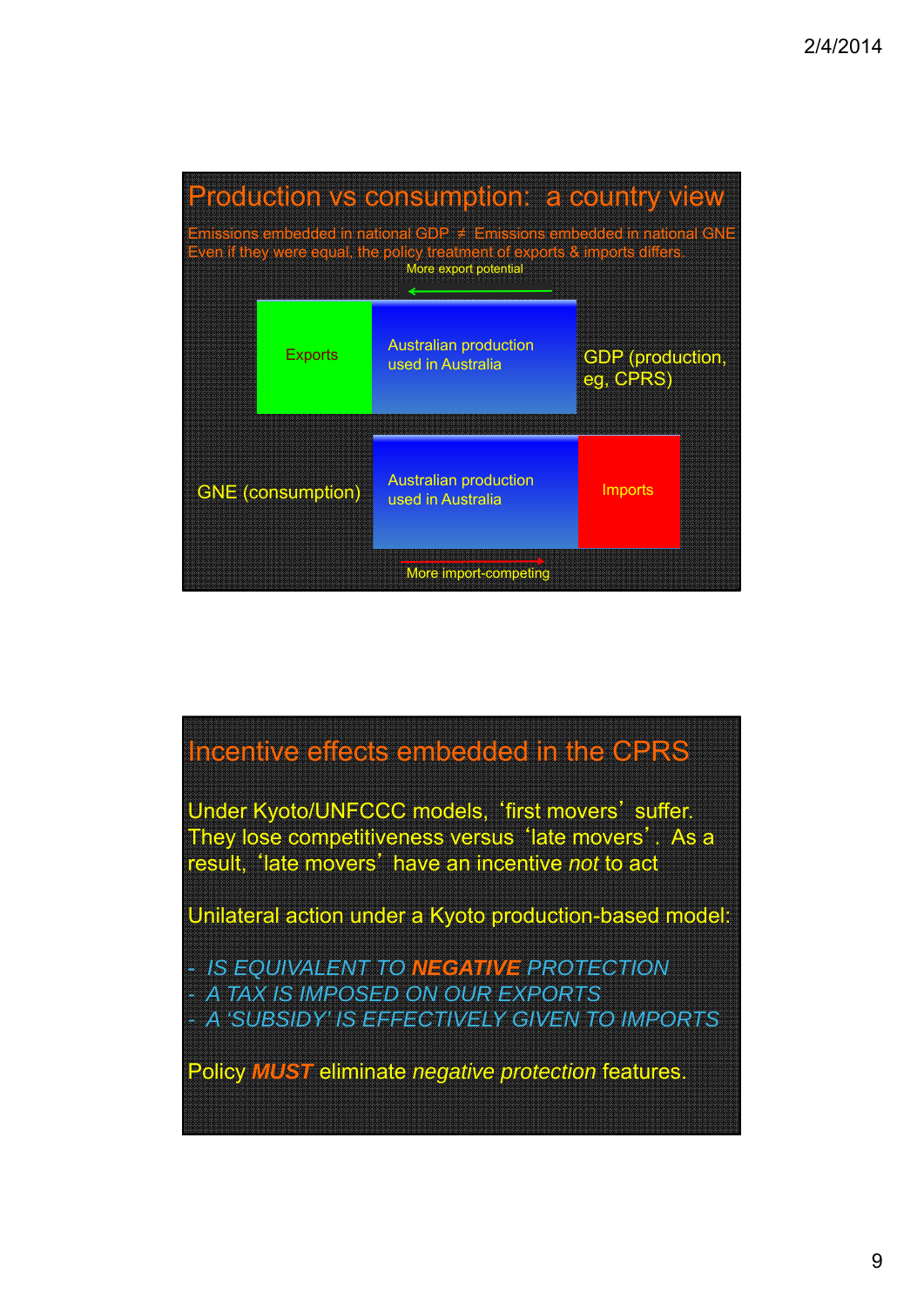

### Consumption base: out of step with others?

Some suggest that if Australia adopts a consumption base for its emissions policy, it will be out of step with other countries

This is largely a fallacy or is irrelevant

Other countries 'carve out' exports and threaten BTAs on imports: a consumption base just does the same thing in a principled, comprehensive, WTO-compliant way

Other countries' policies are not working anyway: do we *really* want to emulate such policies?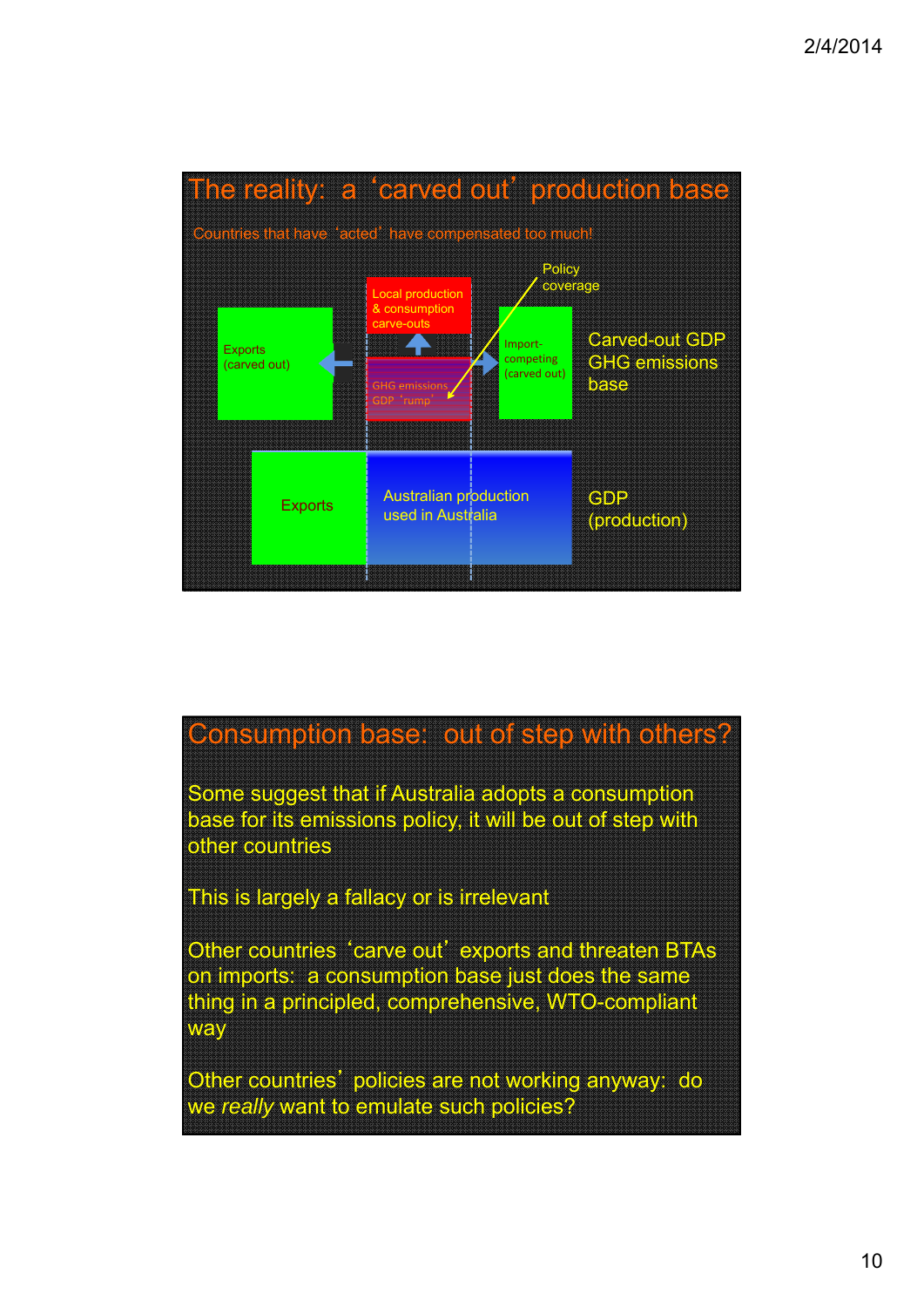

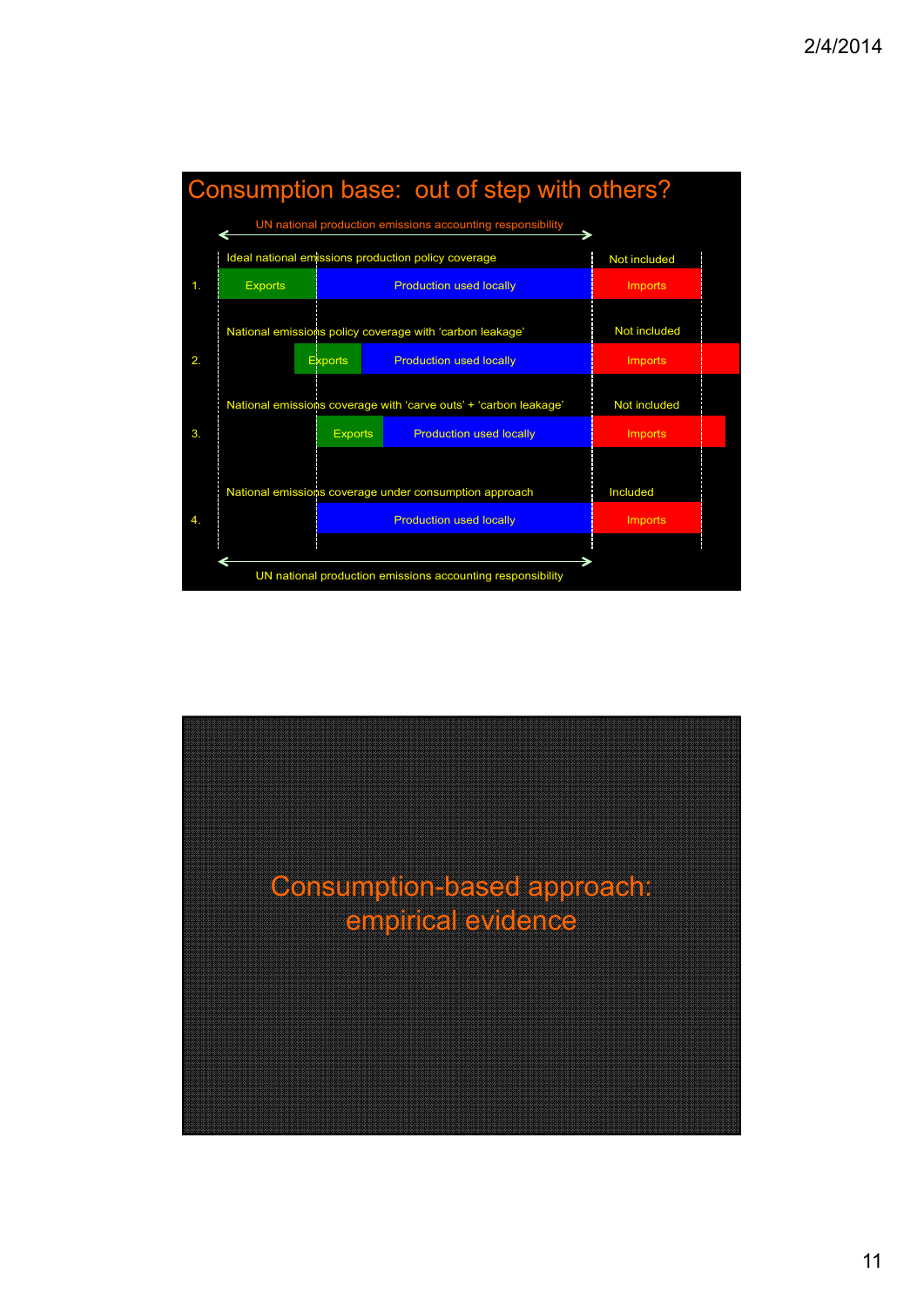

### Modelling evidence – Treasury

'*(Permit) allocations based on production are likely to result in higher welfare costs for Australia than allocations based on consumption.*'

(Treasury modelling report on CPRS, page 84)

The (then) Climate Change Minister asserted the CPRS (a production-based policy model) is the lowest-cost option for reducing emissions.

Can *both* propositions be correct?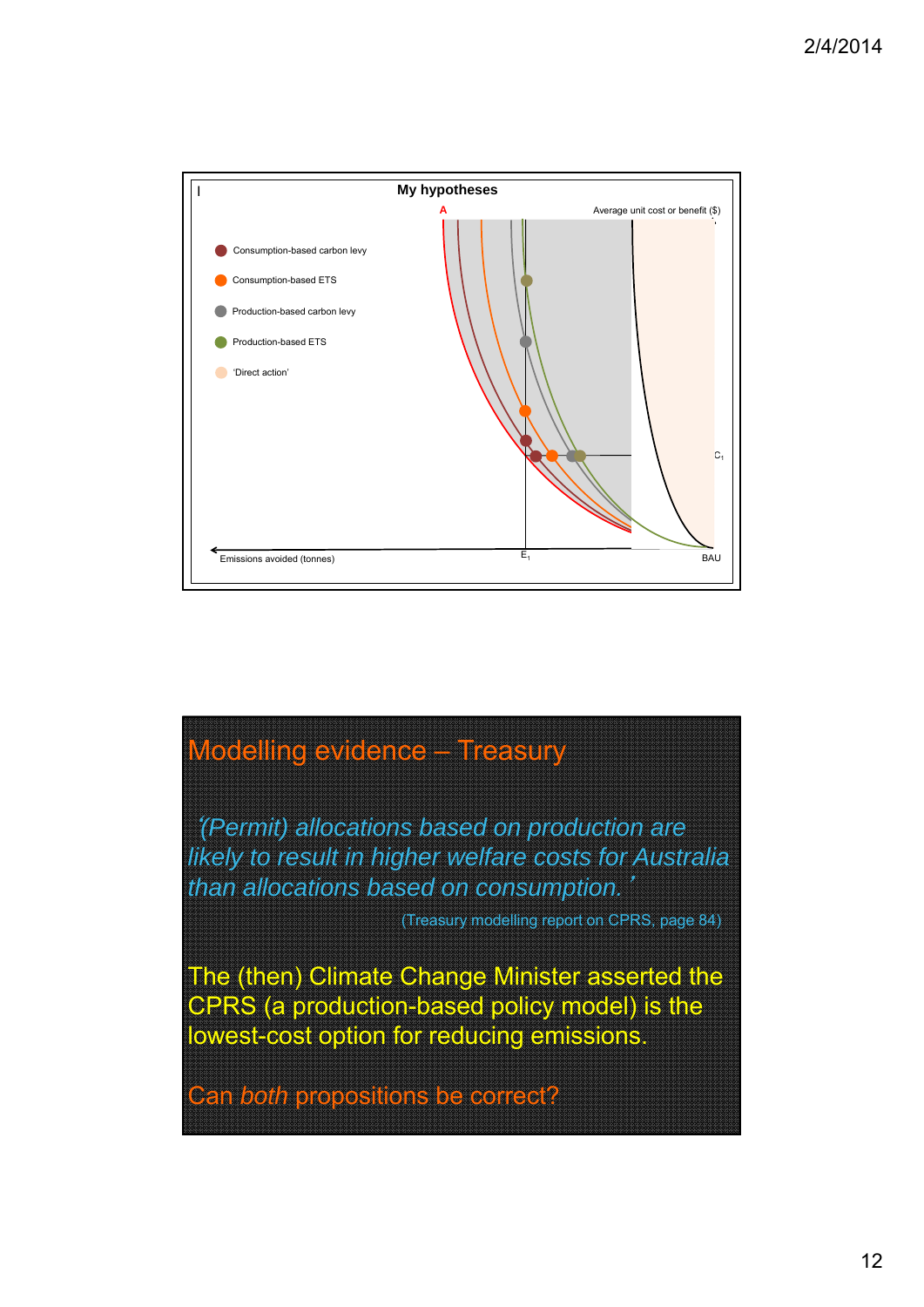

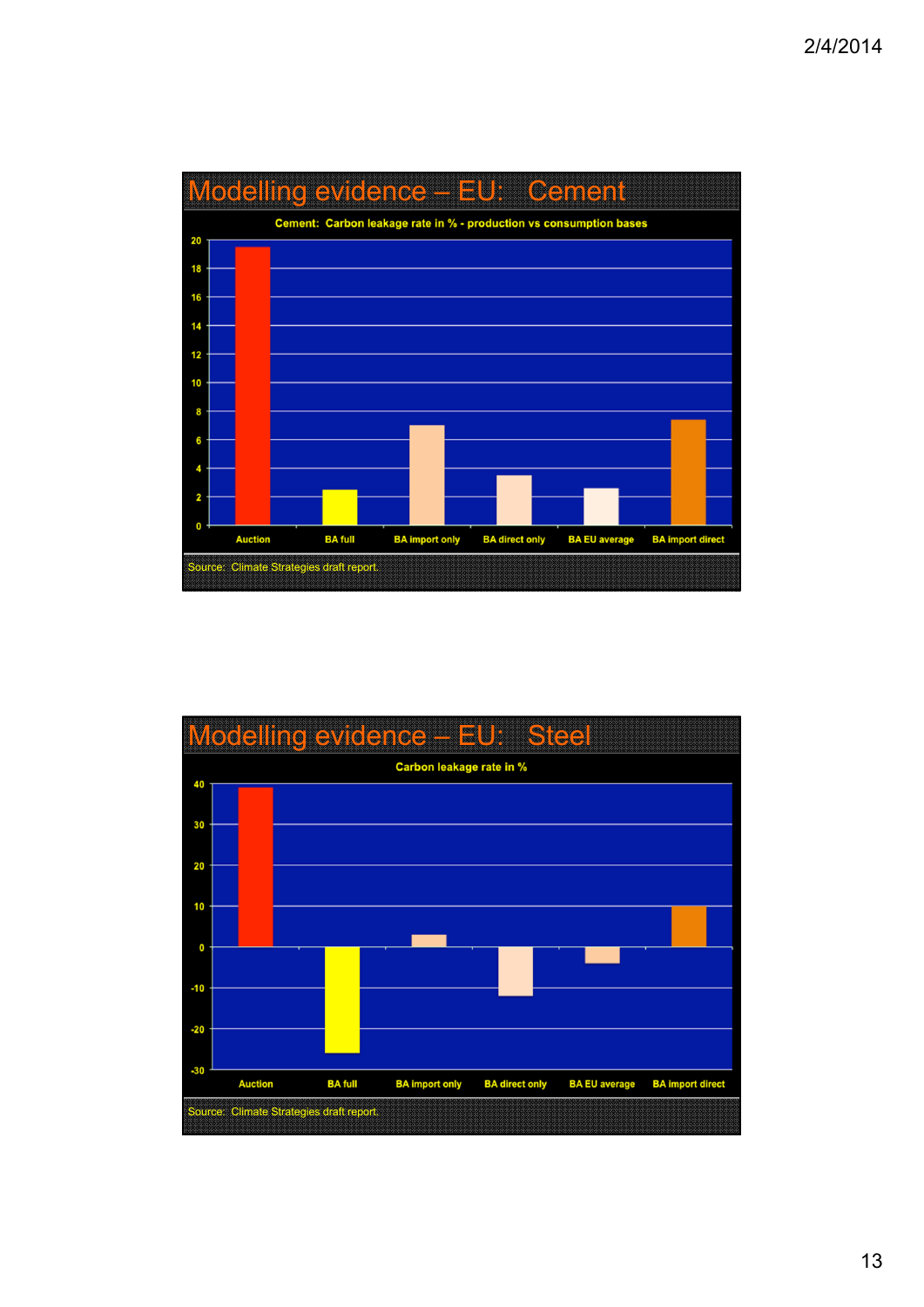

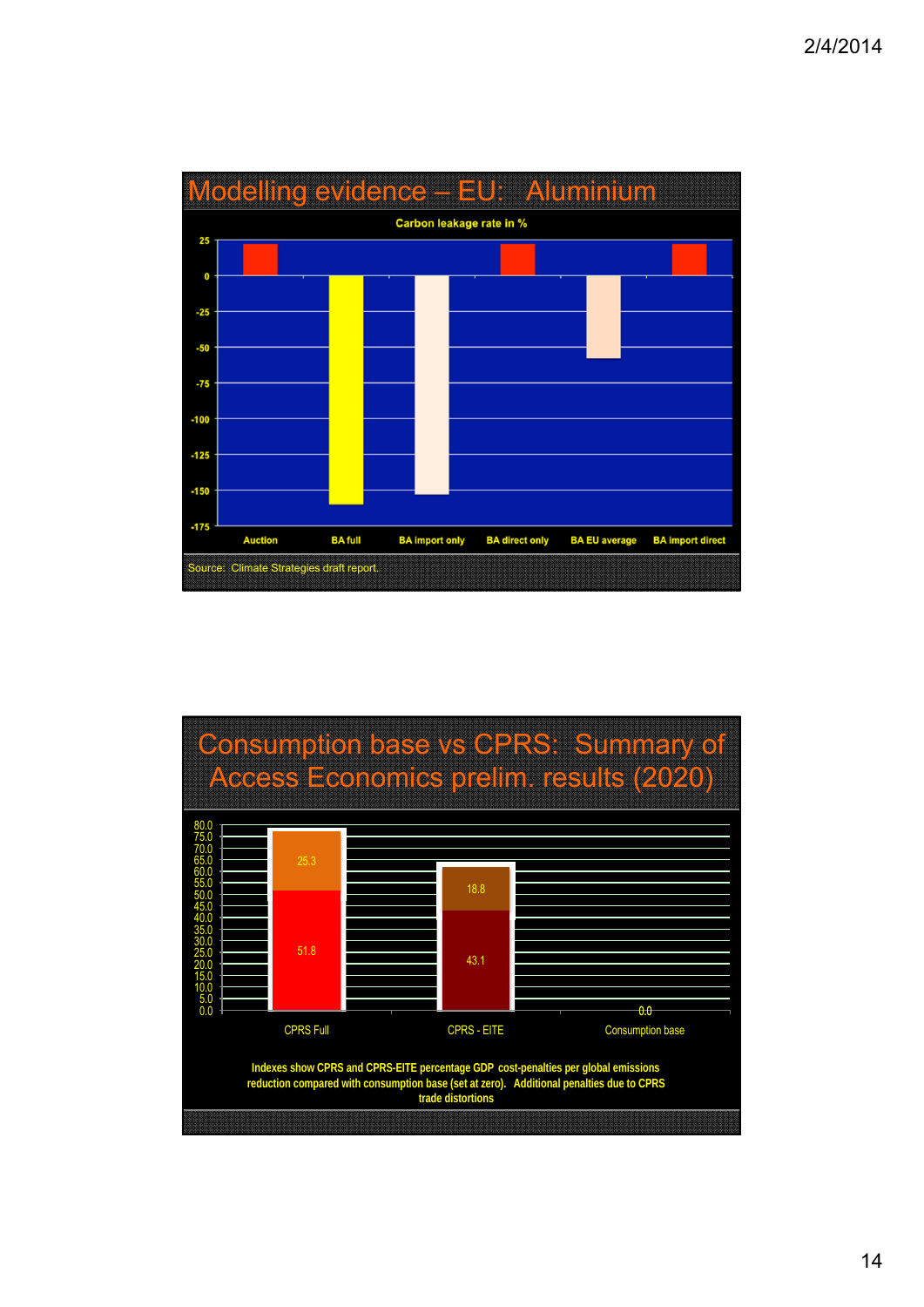

# A new start: seven principles for global deal

Raise relative price for  $CO<sub>2</sub>$ , etc., but minimise real income effects

National emissions reductions = same contribution to global cuts

- Minimise 'free rider' impediments to a global deal
- Minimise national 'carve outs' causing intra-national 'carbon leakage'
- Ensure national policies are trade competitiveness-neutral
- Allow countries choice of modality, subject to principles  $I. V.$
- Minimise national compliance costs

These sound like'motherhood'? Good. They might be globally agreed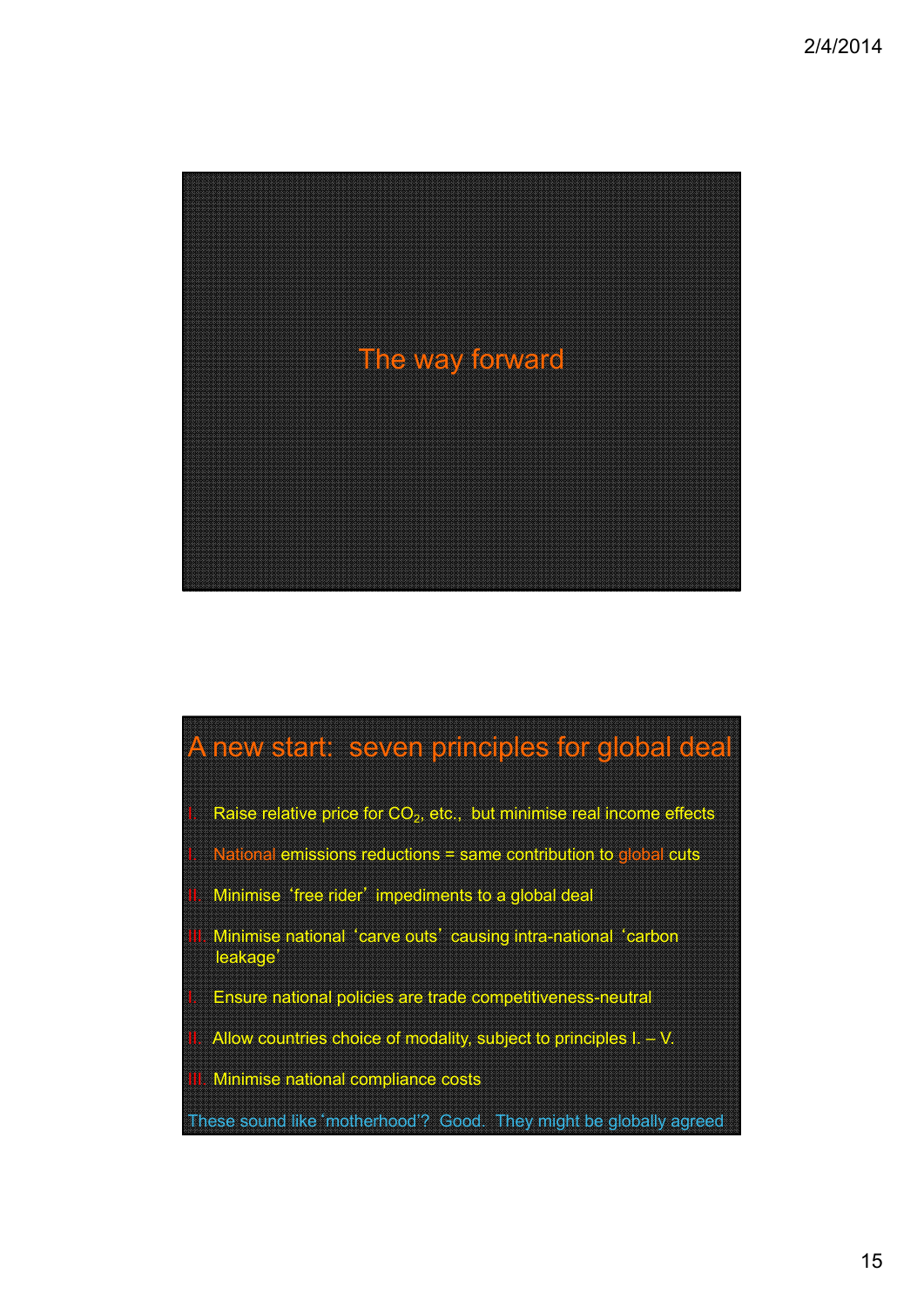### What about the alternative scenarios?

- Scenario #2: Assume emerging economies (and others?) will *not* take climate policy action & will concentrate on raising their living standards for the foreseeable future, despite some action in (some?) developed economies
- Scenario #3: Assume the world will continue, as before, with ineffective global negotiations on climate policy in future
- Scenario #4: Assume world population growth starts pressing hard against resource capacity

Scenario #2

(The 'let's get real' scenario)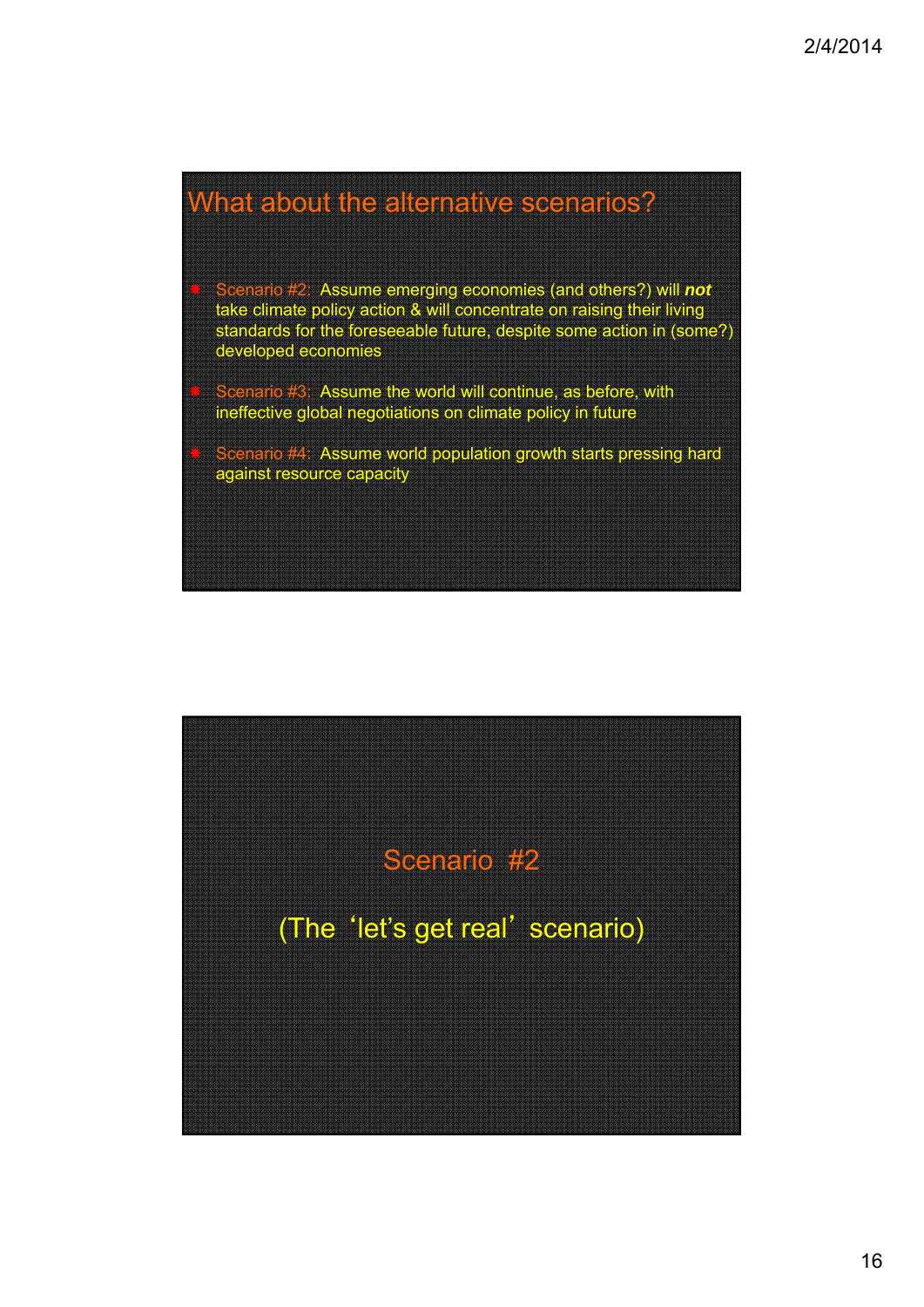

- 3. Indeed, it would be the ultimate in'carbon leakage'
- 4. Absent key emitters, we'll cut jobs, not emissions
- 5. Only with prospects of a global deal should we act

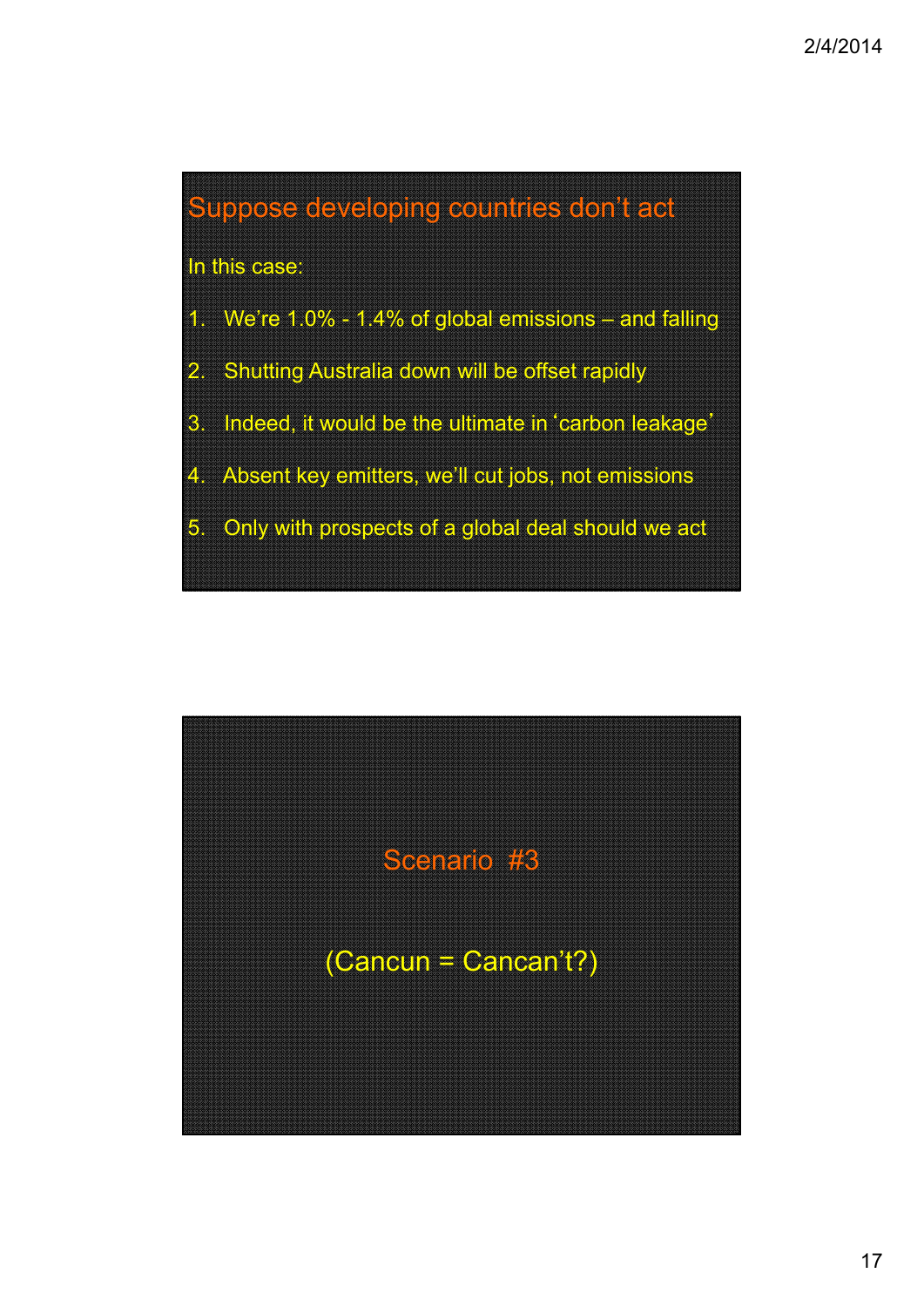# A cynical summary of the status quo (by an ex‐player)

*Fact is, governments love these negotiations as they can use them to convince those wanting action that they are engaged in serious efforts – and justify not taking any action until the negotiations are complete!* 

*I would like that to continue for ages. Far cheaper to send officials to conferences all over the world, particularly when the opportunity cost of their time is so low, than to take action.*

Scenario #4

Peak resources, price pressure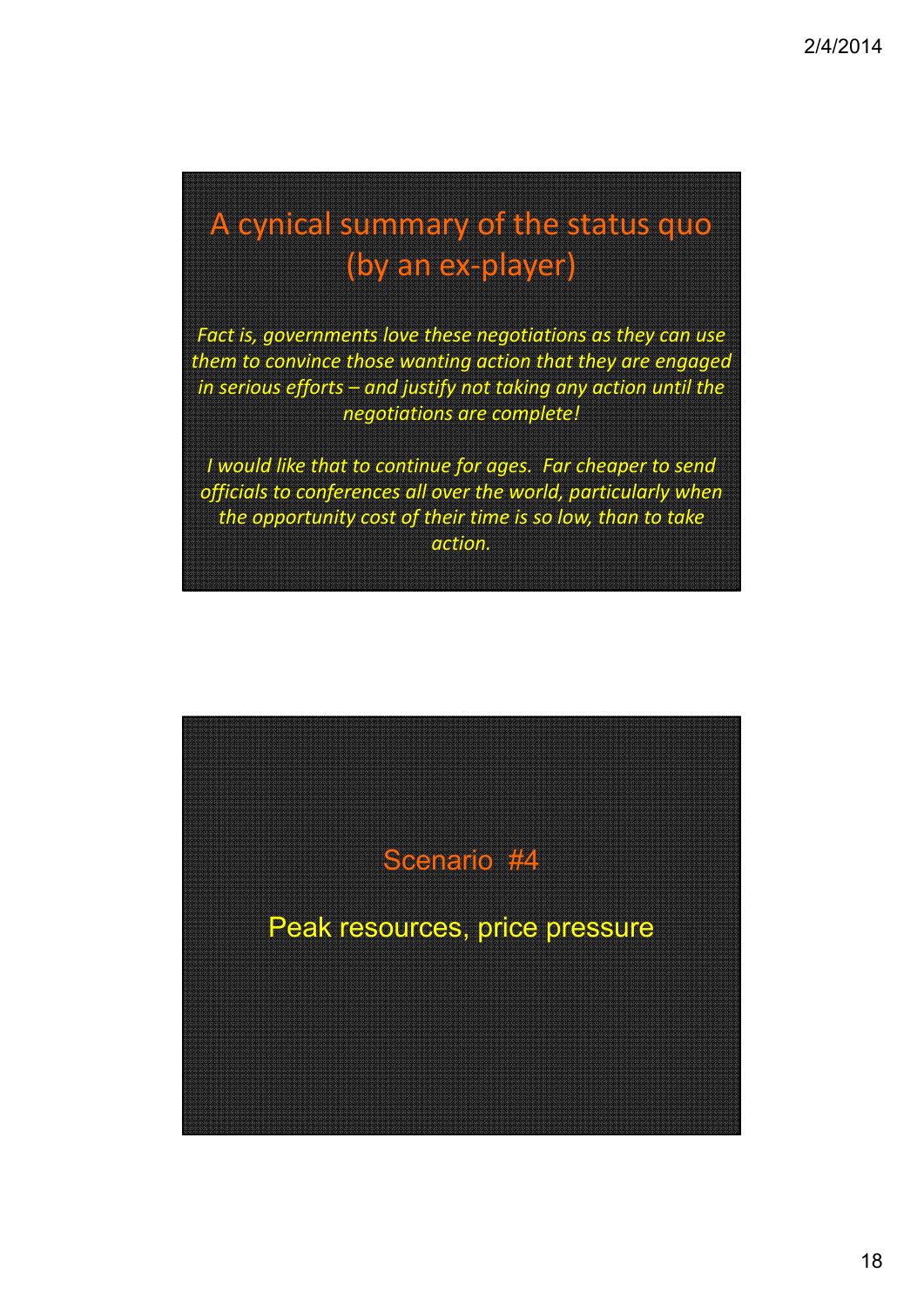

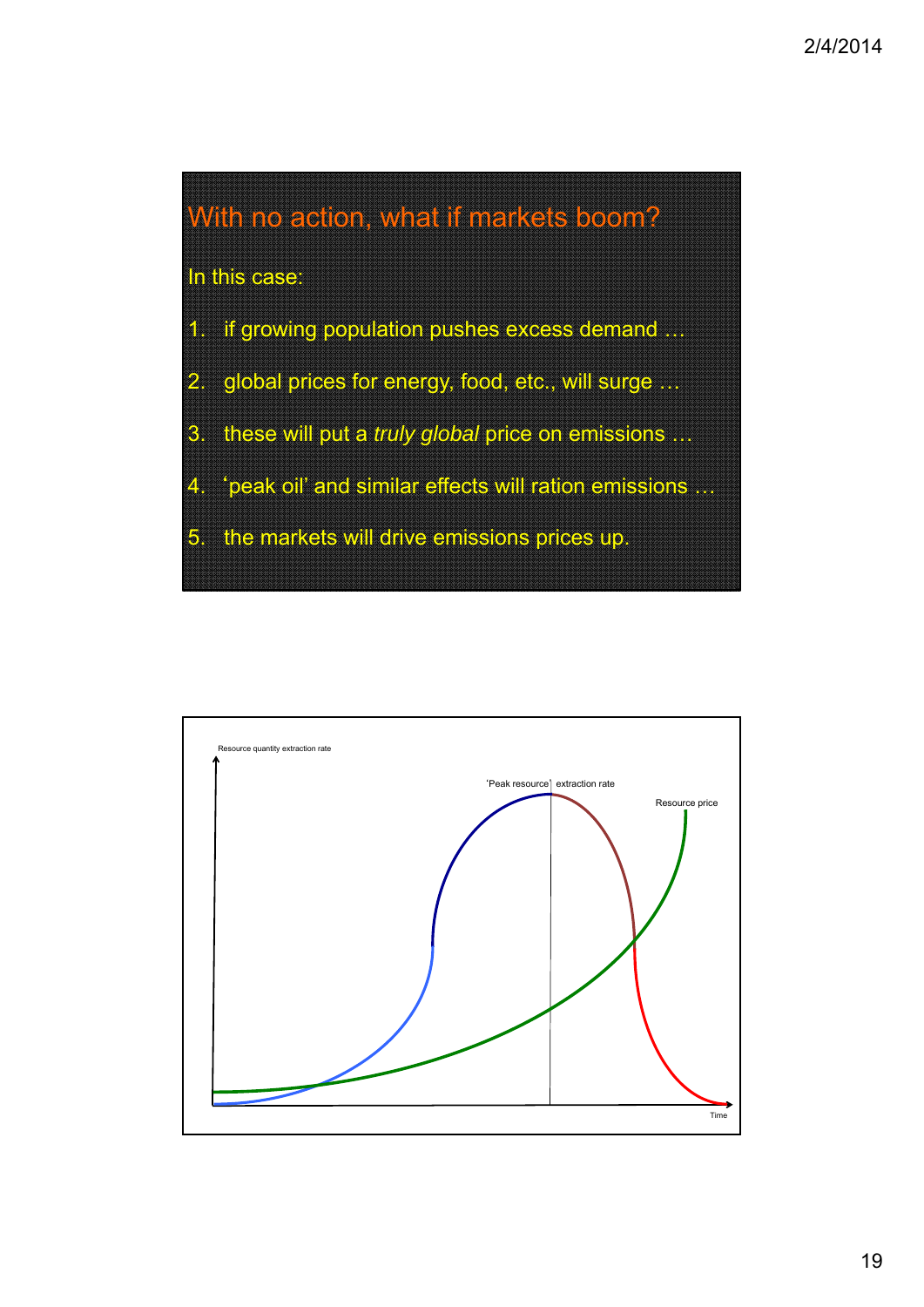

Scenario #4B

Peak resources, price pressure: The pessimistic version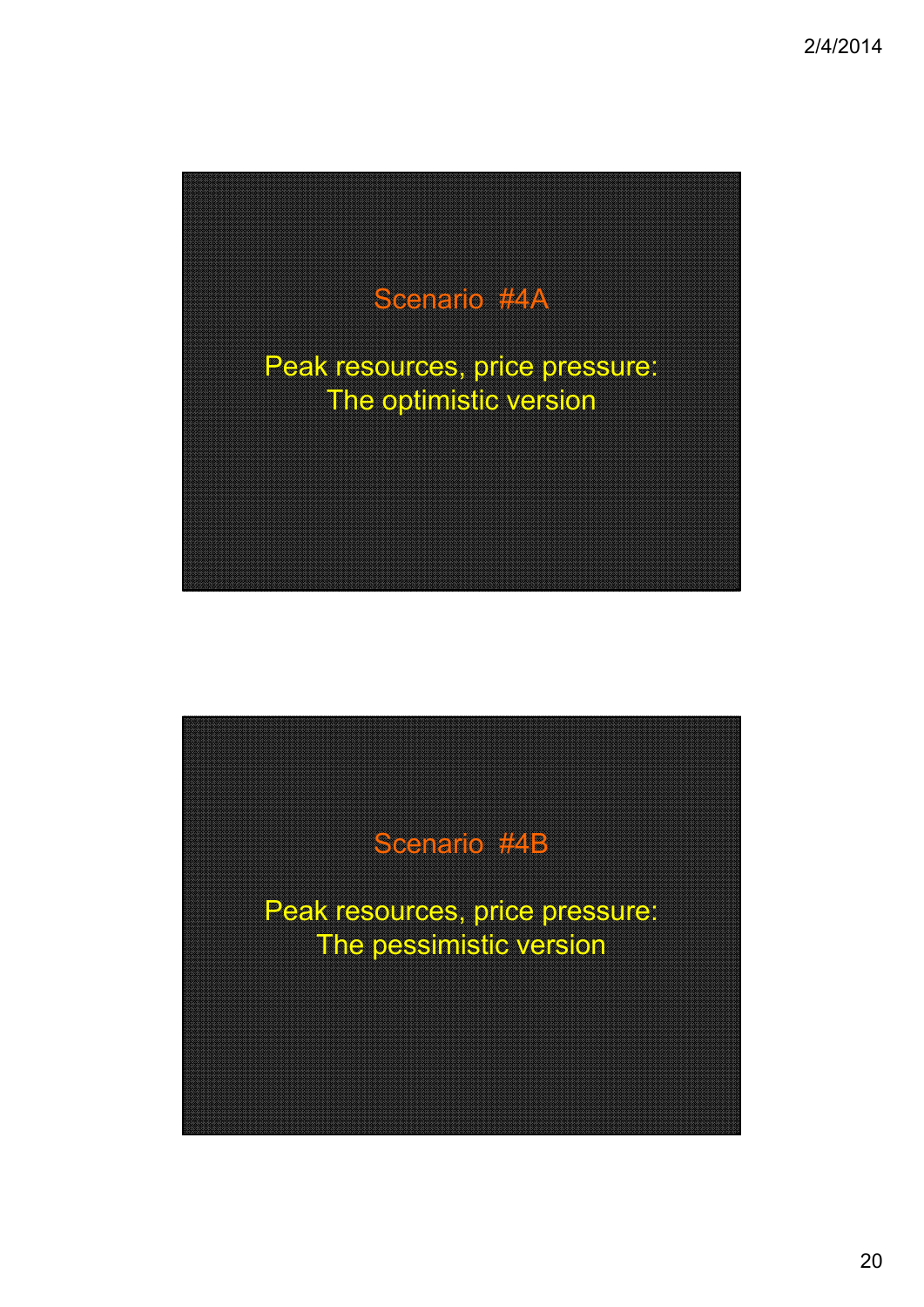### Summary on mitigation policies #1

- cenario #1: adopt a national consumption carbon price, but only because this allows us to lead by example, hoping others follow
- Scenario #2: do nothing Australian action is (largely) useless
- Scenario #3: do nothing Australian action is (largely) useless
- enario #4A: do nothing ironically, the 'market failure' will be corrected just in time by the world's commodity markets
- Scenario #4B: do nothing unless the key emitters decide to go back to scenario #1, nothing we do makes any real difference, even if the world over-heats
- In short, taking action assumes a global deal is possible

## Summary on mitigation policies #2

*If Australia wants to do anything in this policy area, it had better encourage other nations to act too – or, at the very least, not discourage them from doing so.*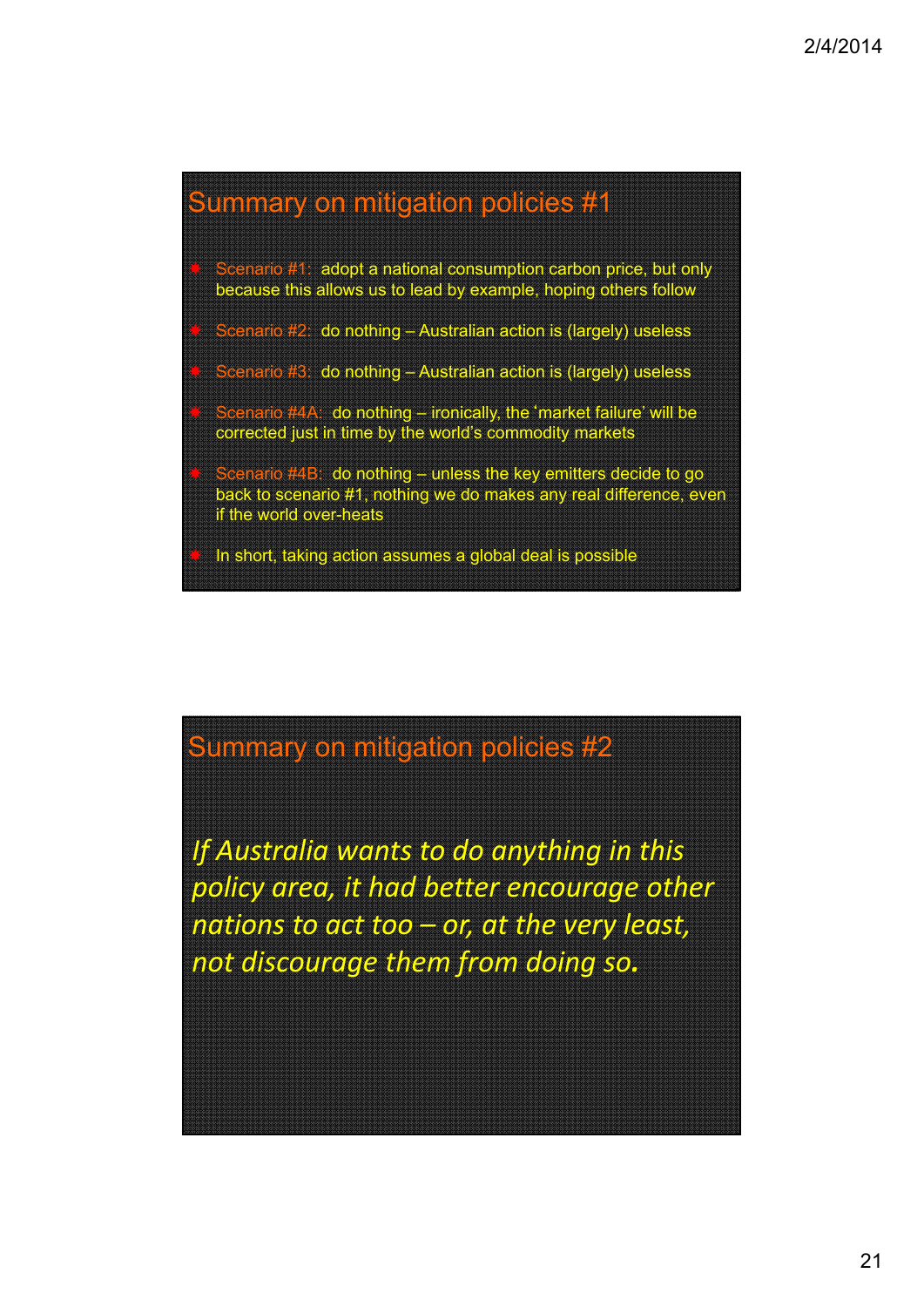### Concluding comments

This *is* a'diabolical' policy area (Garnaut's right on this) Costs come early; benefits come late & are uncertain; *and* those benefits are only measurable against a'do nothing' (BAU) scenario in the distant future

We should design policy carefully, avoiding the obvious pitfalls, eg, the'free rider' problem, or DO NOTHING

*The chances of getting an effective global deal are probably low. We have nearly two decades of history proving this. In these circumstances, what should Australia do? Nothing we do can make much difference unless it's part of a global deal.*

#### Emissions mitigation policy: conclusions

There is more than one global climate policy scenario

All analysis so far assumes a global deal will happen

Without that, Australian mitigation action is useless

 This doesn't imply we *should* do nothing: but we'd better support policy maximising odds of a global deal

If we don't, doing nothing may be a better Oz option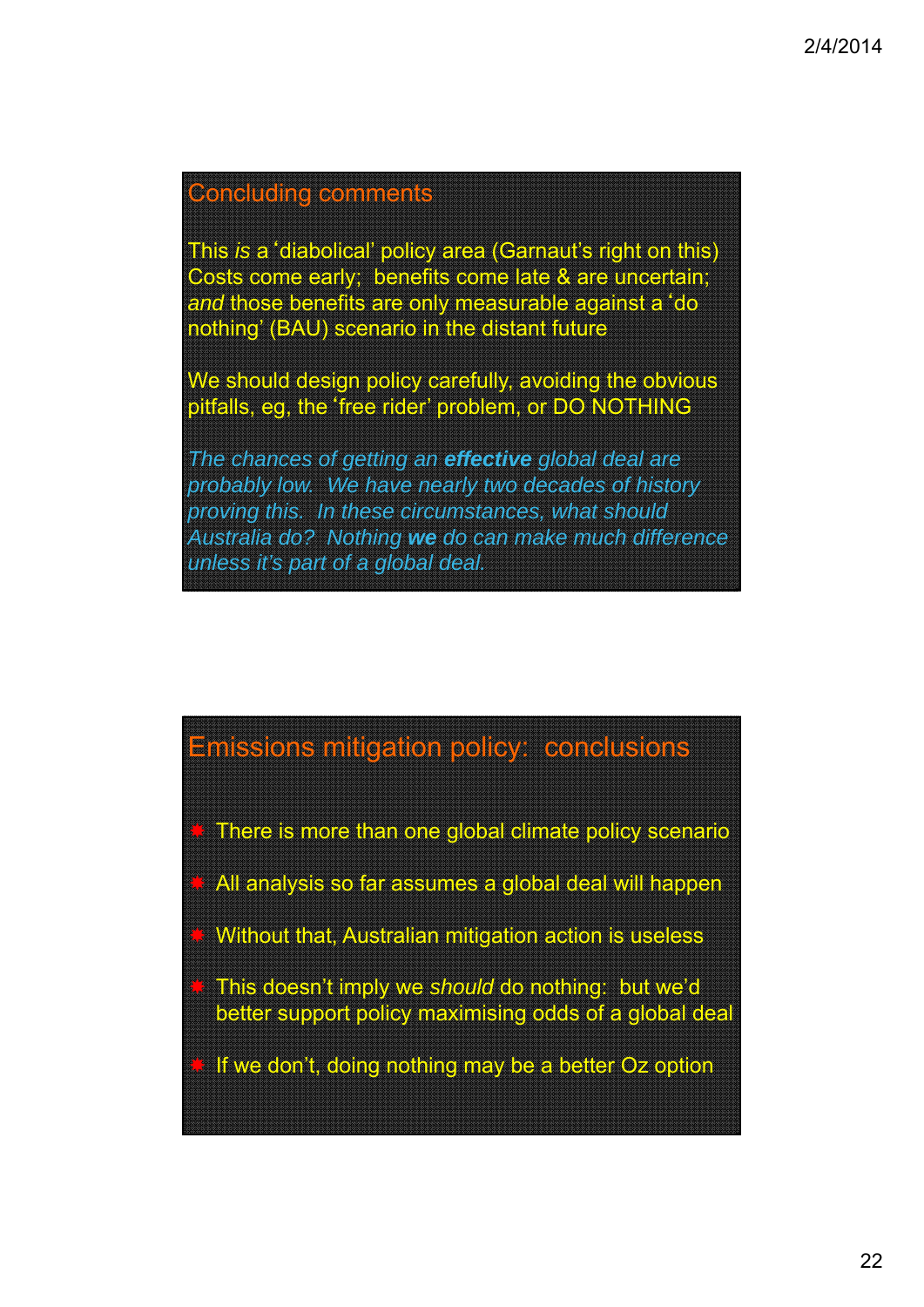*Effective responses to human‐induced global warming come from sovereign government action restricting emissions, not aspirational, target‐focused, multilateral communiqués.*

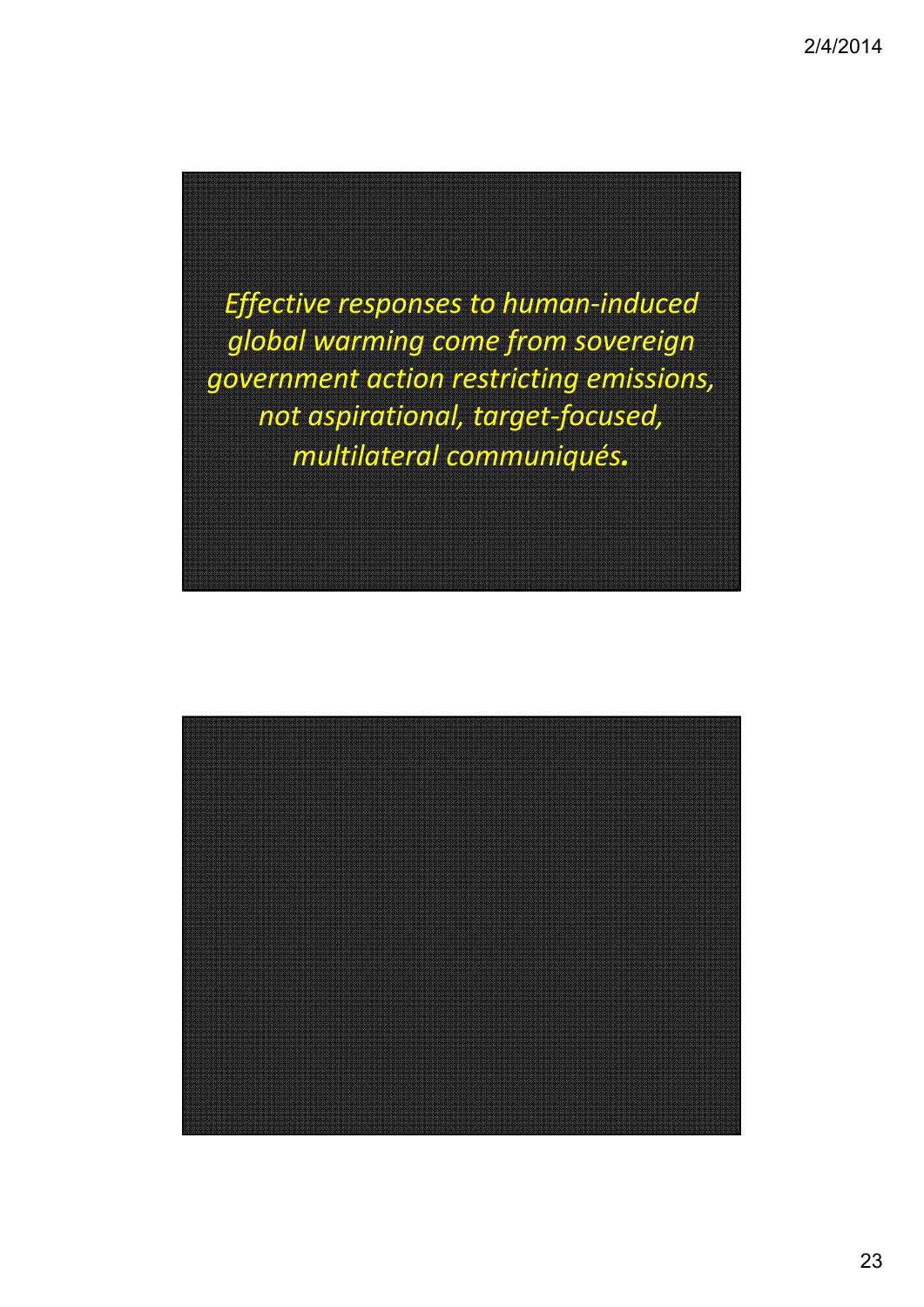

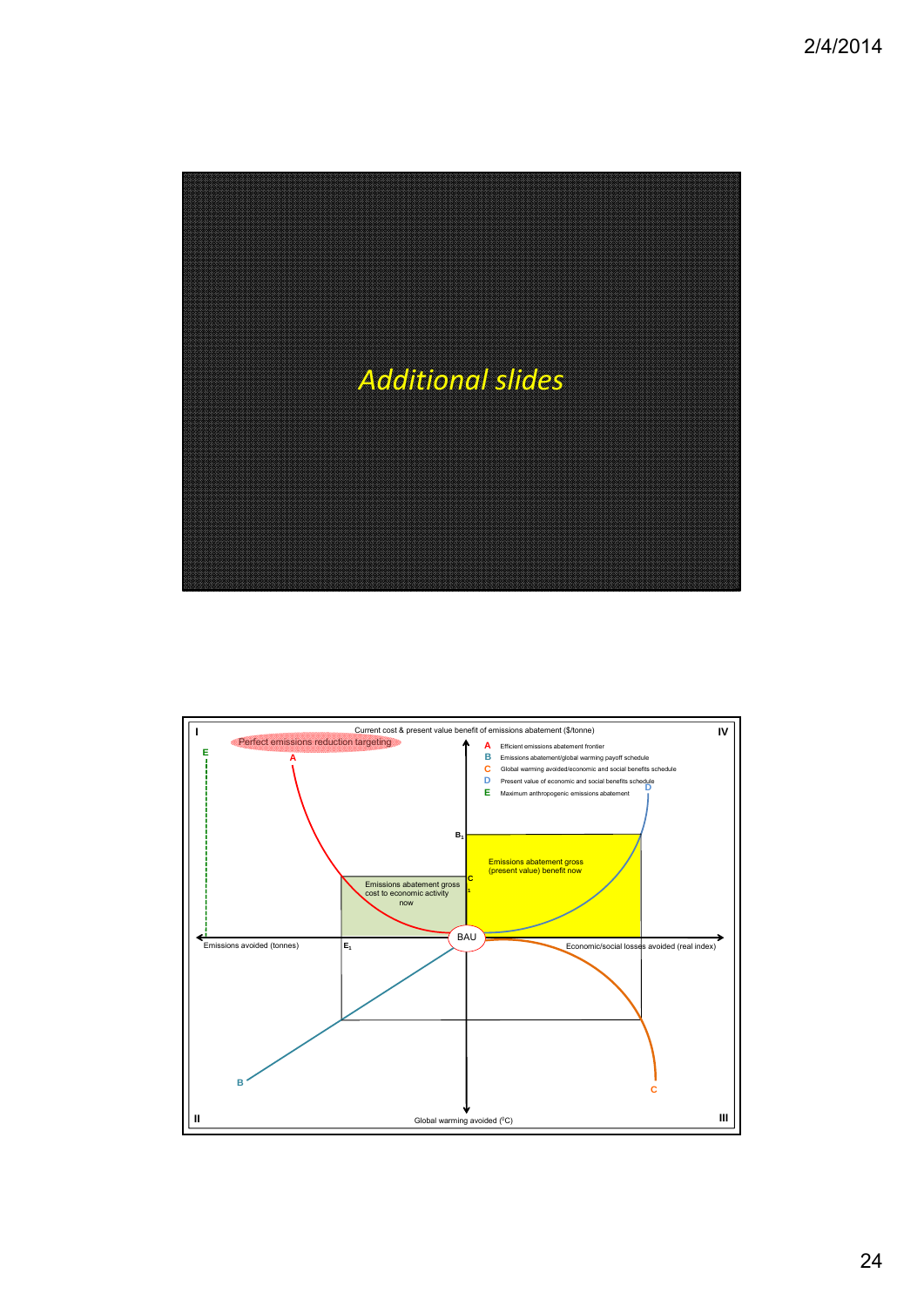